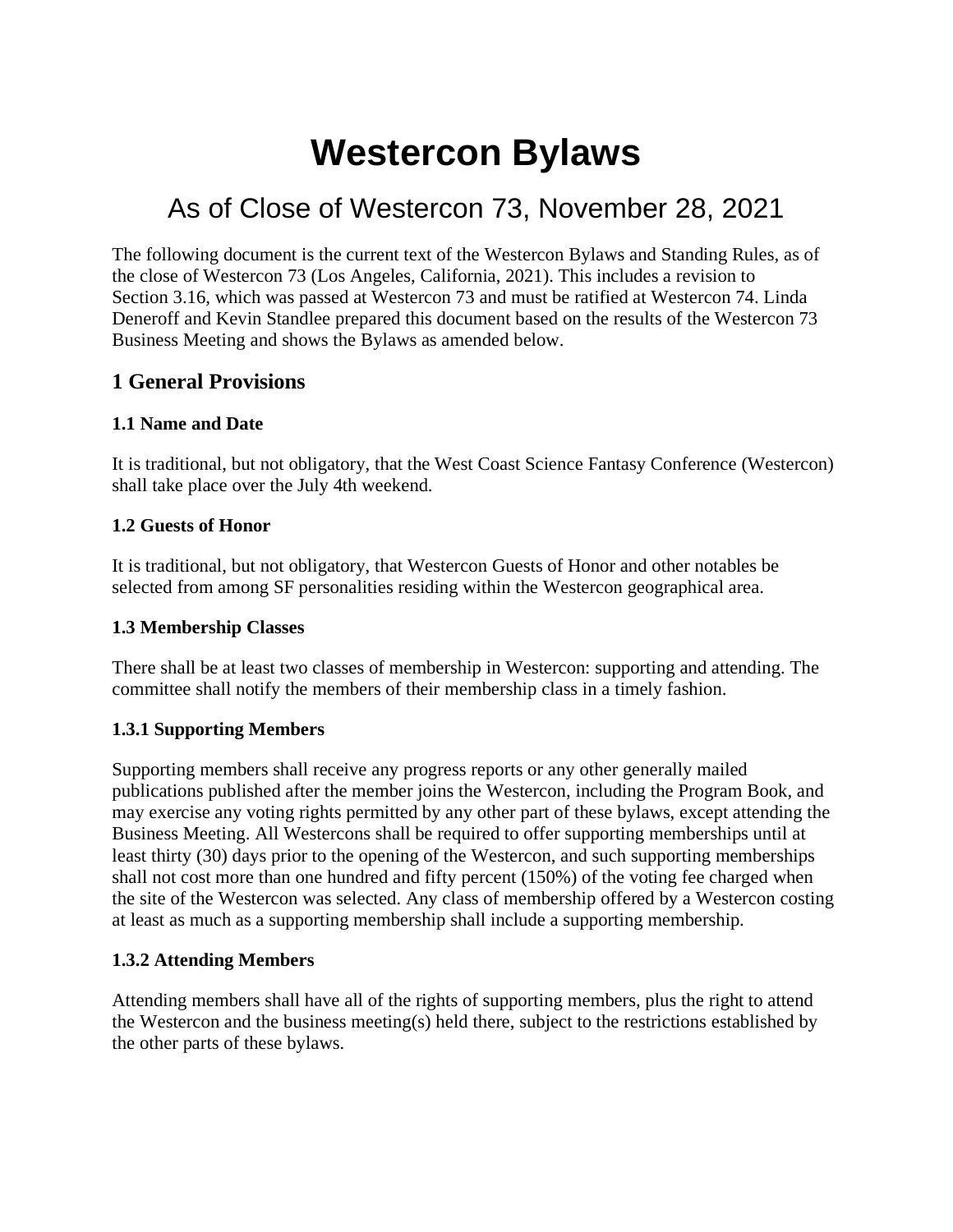#### **1.3.3 Restriction of Memberships**

Each Westercon committee shall have the right to limit the activities of its attendees, either individually or in groups, insofar as such activities endanger, physically or legally, other persons or property. Such limitations may include, but are not limited to, closing down parties, ejecting persons from the Westercon, or turning offenders over to other authorities. No refund of membership need be given in such circumstances. Each member, in purchasing his/her membership, agrees to abide by these bylaws.

#### **1.4 Name Badges and Membership Numbers**

All committees shall issue name badges for all attending members. Name badges for preregistered members shall display the member's name in no less than 24-point bold type. All committees shall assign a unique membership number upon processing of a membership. This number provided to each member with the site selection ballot and with each progress report, shall be printed on membership name badges, and shall be used for site-selection purposes. In the event a membership is transferred, the old membership number, if applicable, shall be noted, both on the badge and on registration information used for site-selection voting administration. Membership badges or other proof of membership remain the property of the Westercon committee for the duration of the conference and may be confiscated for cause; no refund of membership fees need be given in such circumstances.

#### <span id="page-1-0"></span>**1.5 Archive of Bylaws**

The Los Angeles Science Fantasy Society, Inc. (LASFS) shall act as an archive to the Westercon bylaws and the minutes of business meetings. Each committee shall reimburse LASFS for the costs of copying and forwarding copies of the Bylaws and Minutes to those who request them. A copy of the minutes, including the text of motions passed by the business meeting, shall be sent to LASFS within two (2) months of the close of each Westercon by the administering Westercon. LASFS shall maintain the Westercon bylaws and shall forward one copy of the current bylaws, including the text of any amendment to the bylaws awaiting secondary ratification, to the current Westercon committee within four (4) months of the close of the previous Westercon. The current Westercon shall provide copies of the Bylaws to the committees of all Westercon bids for the year which that Westercon is administering the site-selection.

#### **1.6 Distribution of Bylaws to Members**

The Westercon Bylaws, as well as the complete text of any amendment awaiting secondary ratification, shall be published in at least one (1) progress report and in the program book of the current Westercon each year. Failure to publish this information shall not affect the procedure to amend the bylaws as stated in Article 4.

# **1.7 Westercon Service Mark**

All Westercons shall publish, in all publications such as promotional flyers, progress reports, and program book, the following notice: "'Westercon' is a registered service mark of the Los Angeles Science Fantasy Society, Inc."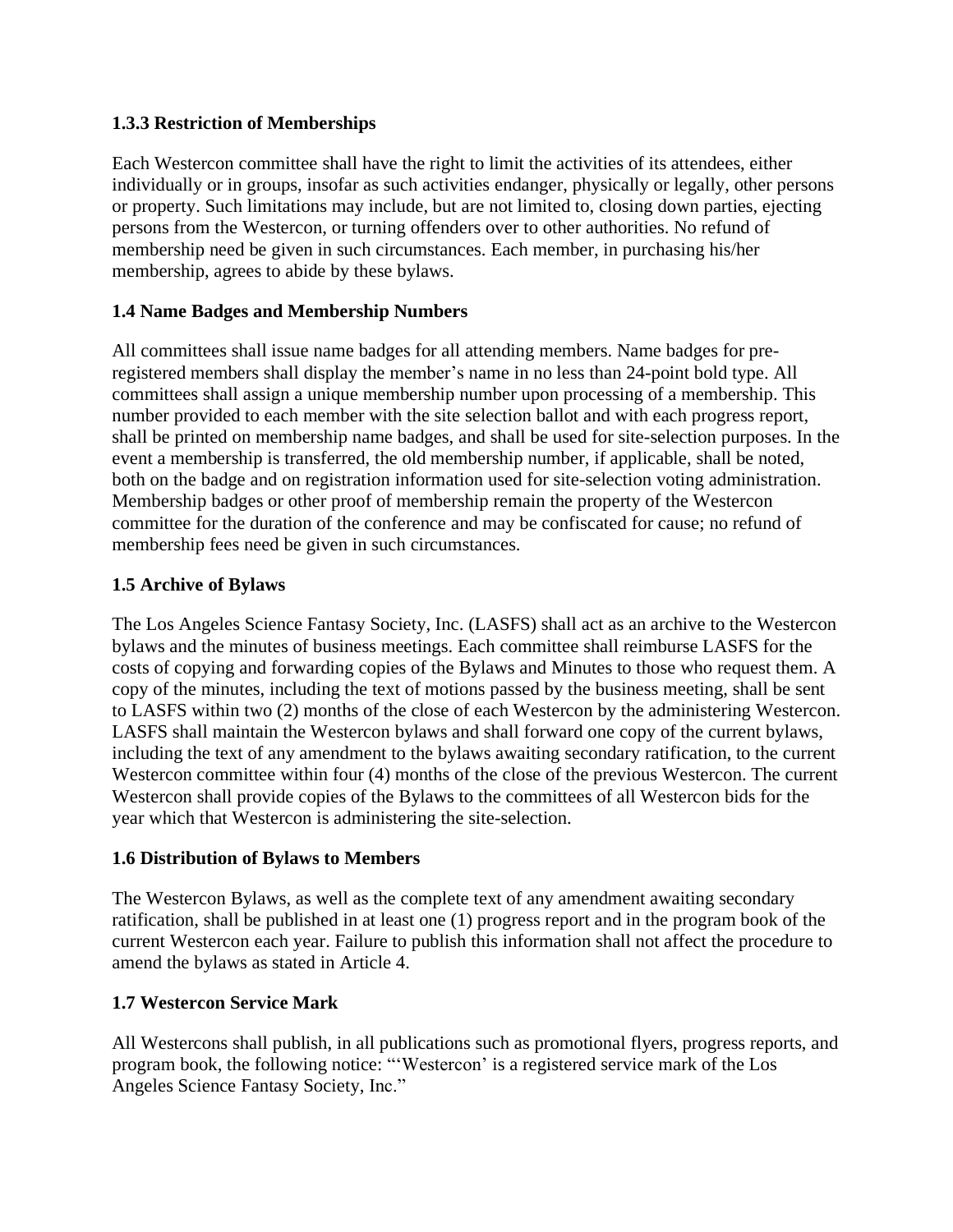#### **1.8 Responsibilities of Administering Westercon**

It is a responsibility of each Westercon to enforce the provisions of these bylaws.

#### <span id="page-2-0"></span>**1.9 Committee Failure**

Should a Westercon Committee declare itself unable to fulfill its duties, the Board of Directors of the Los Angeles Science Fantasy Society shall determine alternate arrangements for that Westercon.

# **2 Westercon Business Meeting**

#### **2.1 Scheduling of Sessions**

At least one (1) regular session of the Westercon business meeting must be scheduled at each Westercon. No regular session of the Westercon business meeting shall be scheduled to start prior to 11 a.m., nor later than 2 p.m., nor on the last day of the Westercon. A special session, at which site-selection business shall be the sole order of business, may be scheduled on the last day of the convention, provided that said special meeting is scheduled to begin no earlier than 11 a.m. or later than 2 p.m. All sessions occurring during the same Westercon, be they regular, adjourned, or special, shall be considered, for procedural purposes, as the same parliamentary session.

#### **2.2 Site-Selection Business**

Site-selection business shall be in order at any session of the business meeting. Site-selection business shall include, but need not be limited to, the announcement of the results of the balloting and of a winner if one is produced by the balloting, or of a site-selection resolution, as hereafter defined, if one is necessary *[see Section [3.16\]](#page-6-0)*. The winner of the site-selection may be announced prior to the site-selection business meeting, if one is held.

# **2.3 Quorum**

For business other than site-selection business, a quorum of ten (10) attending members of the current Westercon shall be required. For site-selection business, the quorum shall be those attending members of the current Westercon who attend the meeting. All those persons voting at any meeting must be attending members of the current Westercon. Except as noted in these bylaws or in such rules of order as may be adopted, all business requires a simple majority to pass.

# **2.4 Parliamentary Authority**

The current edition of *Robert's Rules of Order Newly Revised* shall be the parliamentary authority of the Westercon business meeting except where it conflicts with these bylaws or with any special rules of order which may be adopted by the business meeting.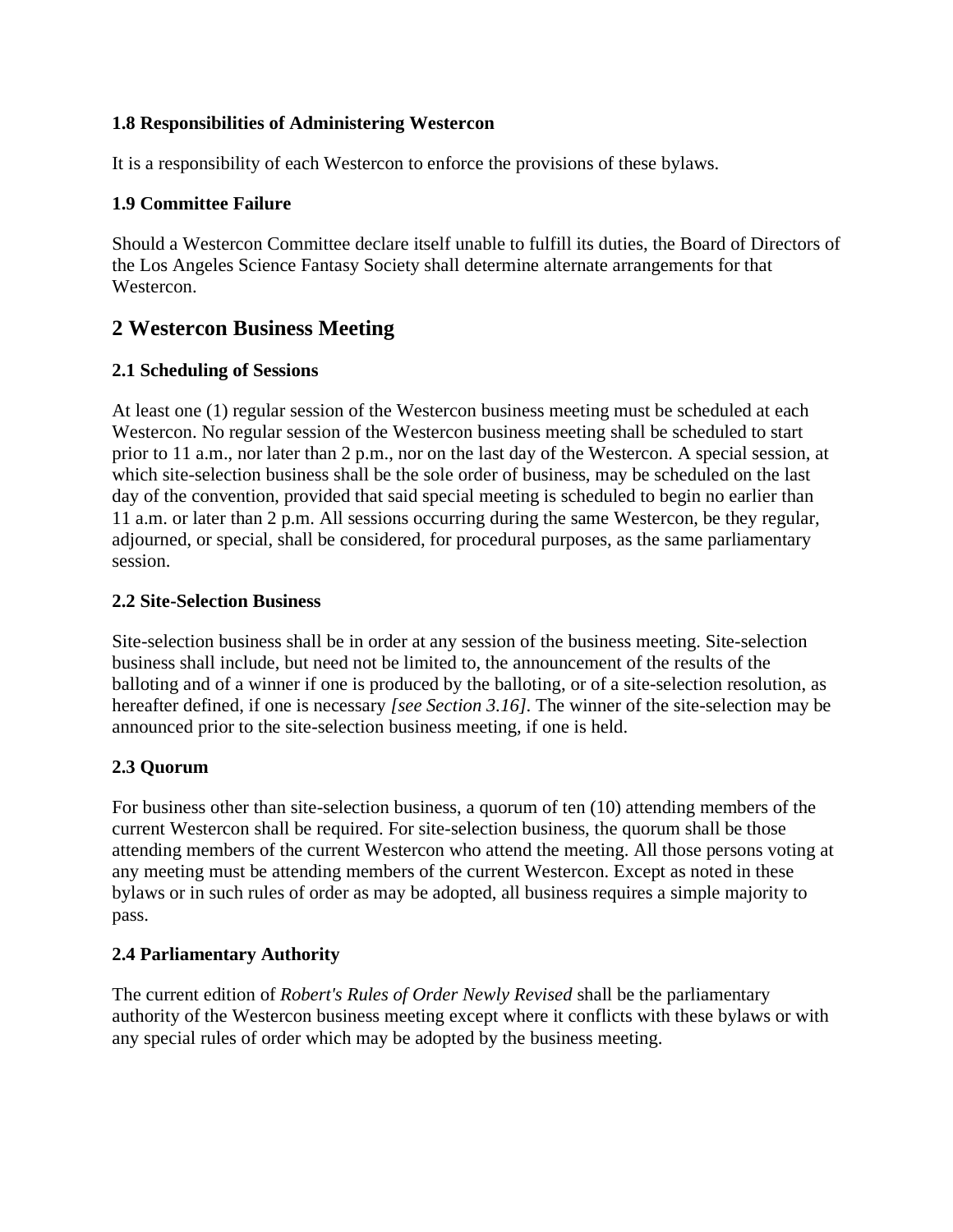# **3 Westercon Site-Selection**

#### <span id="page-3-0"></span>**3.1 Eligibility of Sites**

Any site on the North American continent west of the 104th west meridian, or in the state of Hawaii, shall be eligible to be the site of a Westercon, except as restricted by the provisions of these bylaws.

Provided that, upon the annexation of Australia by the United States of America or the annexation of the United *States of America by Australia, Section 3.1 shall be amended to read:*

"Any site in Australia, or on the North American continent west of the 104th west meridian, or in the state of Hawaii, shall be eligible to be the site of a Westercon, except as restricted by the provisions of these bylaws."

*[Note: On a parliamentary inquiry based on a question of when the annexation must take place* for a site to be eligible, the 2002 Business Meeting decided that a bid for an Australian site is *eligible, even if the annexation has not yet taken place, provided that the annexation has taken place by the filing deadline for the intervening Westercon (the April 15th following the Westercon at which the Australian Westercon is selected), and that if the Australian site has been selected, and the annexation has not taken place by that date, then this shall constitute committee failure, as covered by Section [1.9.](#page-2-0)]*

#### **3.2 Site Selection Zones**

The following Site Selection Zones are defined within the area defined in section 3.1:

**3.2.1: North:** Sites in North America north of the 42nd north parallel.

**3.2.2: Central:** Sites in North America between the North and South zones.

**3.2.3: South:** Hawaii; California south of and including San Luis Obispo, Kern, and San Bernardino Counties; Nevada south of and including Clark County; Arizona; New Mexico; and all countries, states, provinces, territories, or other political subdivisions southward within North America.

**3.2.4: Other:** Any location otherwise eligible under section 3.1 not part of the above zones.

#### **3.3 Regional Exclusion Zone**

No site within the Site Selection Zone containing the site of the Westercon administering the site-selection election shall be eligible to bid, except as provided in this section. If no eligible bids are filed by the January 1st of the year of the site-selection balloting, then all sites defined in section [3.1](#page-3-0) shall be eligible.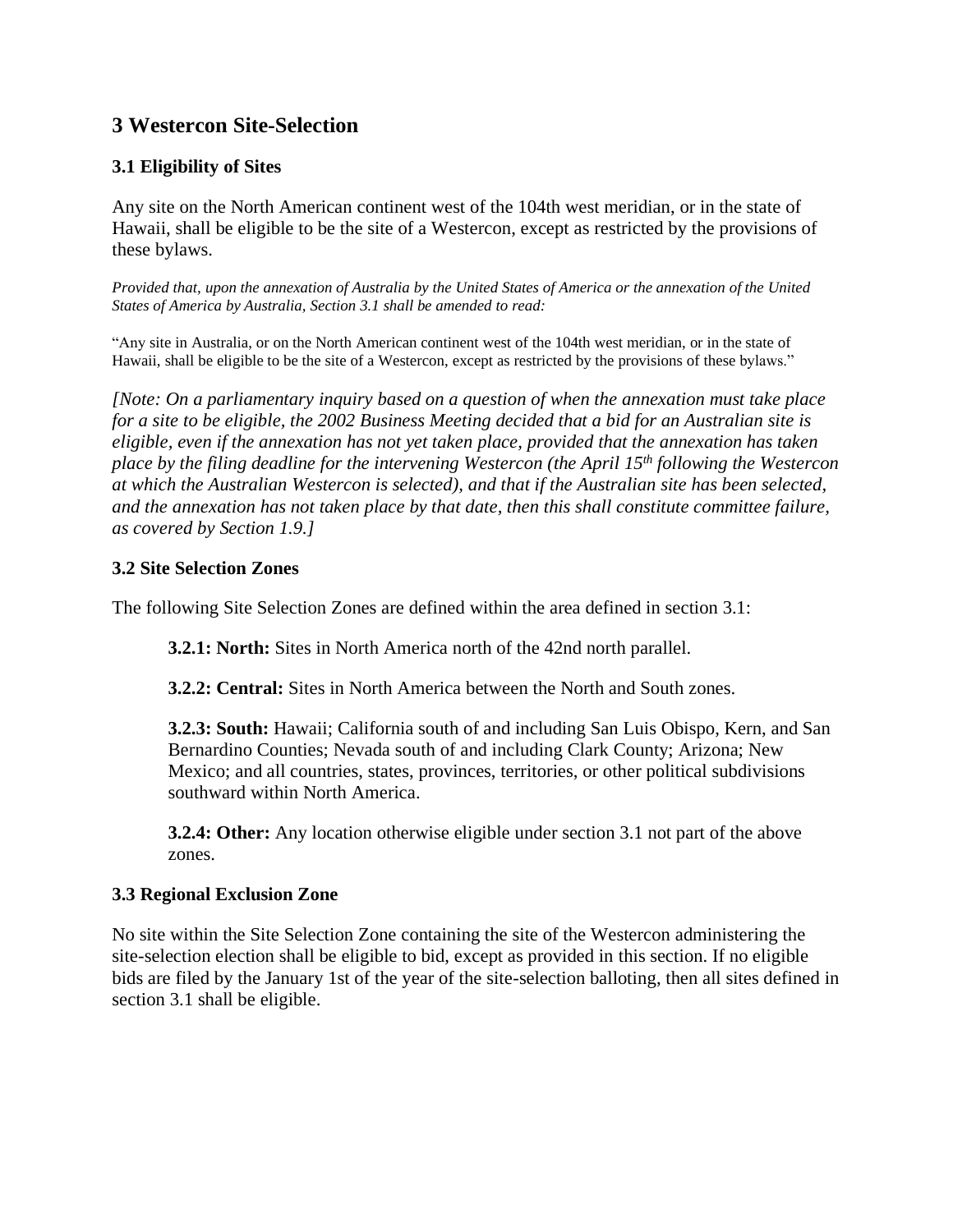#### <span id="page-4-1"></span>**3.4 Filing Deadline for Ballot**

Only those eligible bids whose filing paperwork required by section [3.5](#page-4-0) is in the possession of the administering Westercon by the April 15th preceding the balloting shall be listed on the ballot.

*[Note: On a parliamentary inquiry at the time of ratification of the text of the above section, it was ruled that "If the filing paperwork can be verified to be at the address of the administering convention, it is in the committee's possession."]*

#### <span id="page-4-0"></span>**3.5 Filing Requirements**

A Westercon bid committee must provide written evidence of the following: At least two (2) separate people declaring themselves Chairman and Treasurer; an organizing instrument such as bylaws, articles of incorporation or association, or a partnership agreement; and a letter of intent or option from a hotel or other facility declaring specific dates on which the Westercon shall be held; and, for a sponsoring organization from within the United States of America, evidence that the sponsoring organization is a non-profit association or corporation within the applicable state law of the sponsoring organization.

#### **3.6 Eligibility of Voters**

Site-selection voting shall be limited to those persons who are attending or supporting members of the administering Westercon and who have paid a voting fee toward their membership in the Westercon being selected. Other classes of membership may vote only upon the unanimous agreement of all qualified bidding committees. One person equals one membership equals one vote. Corporations, Associations, and other non-human entities may vote only for "No Preference." "Guest of" memberships must be transferred to an individual before voting for anything other than "No Preference."

# **3.7 Voting Fee**

The voting fee shall be twenty US dollars (US\$20.00) or the local equivalent unless the committees listed on the ballot and the administering Westercon agree unanimously to charge a different amount.

#### **3.8 Minimum Rights of Voters**

The payment of the voting fee shall make the voter at least a full supporting member of the Westercon being selected, and may make the voter an attending member at the discretion of the winning bid.

#### **3.9 Prototype Ballot**

The Los Angeles Science Fantasy Society, Inc. (LASFS) shall prepare a prototype site-selection ballot, including instructions for preparation of the ballot, and shall provide the prototype to each administering Westercon at the same time the bylaws are provided to the administering Westercon as provided for in section [1.5.](#page-1-0) Upon receipt of the prototype, the administering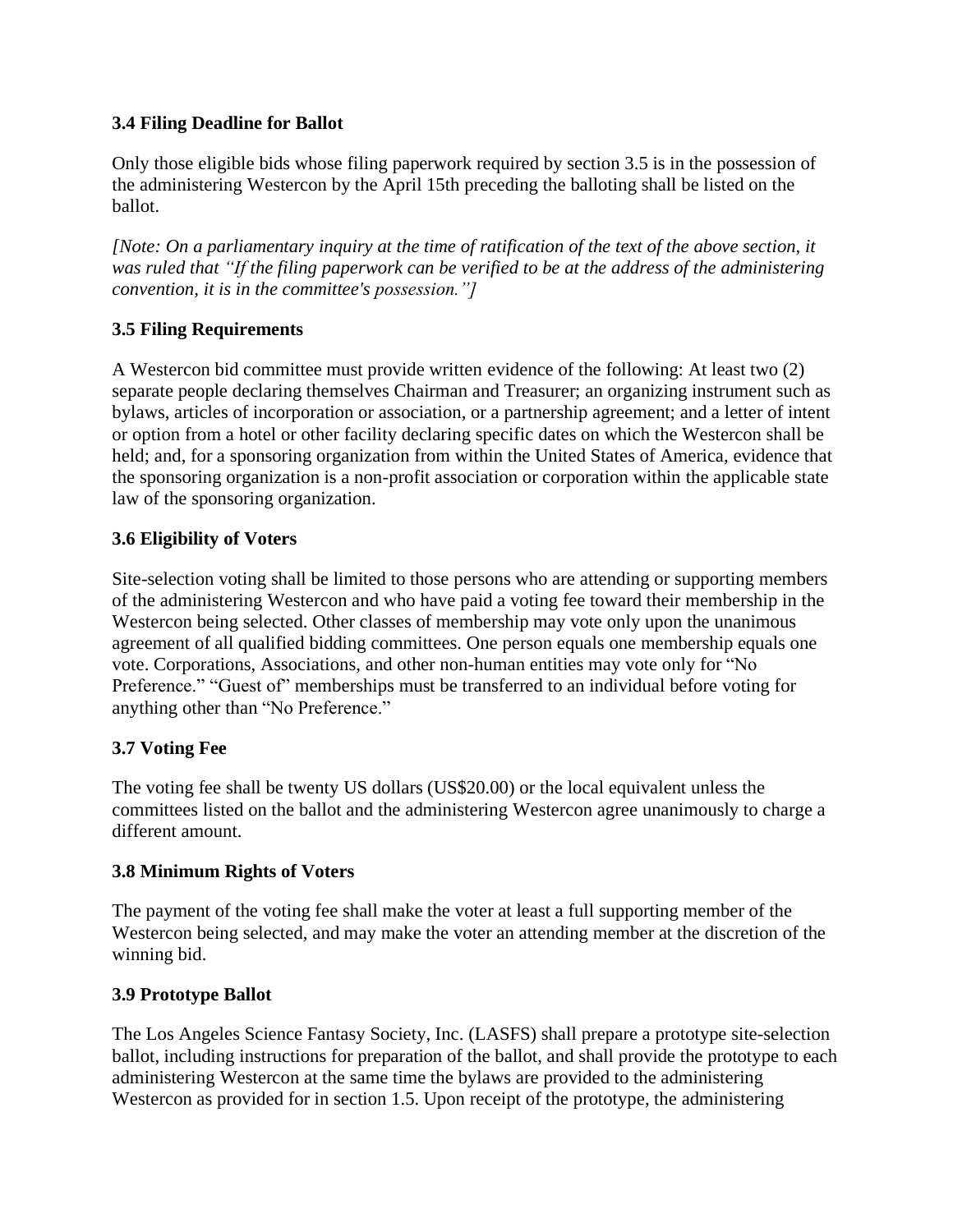Westercon shall complete the ballot by filing in the information about the eligible bid committees, including the dates of the proposed Westercons, the voting fee, minimum membership requirements, including the cost of a supporting membership in the administering Westercon, and the address to which site-selection ballots should be sent. The administering Westercon shall be responsible for the publication and the distribution of the ballots to the membership of the administering Westercon. All eligible bids received in accordance with sections [3.4](#page-4-1) and [3.5](#page-4-0) shall be included on the ballot. The ballot shall also include entries for "No Preference" and "None of the Above," and shall provide space for at least one (1) write-in bid. The ballot shall be a secret ballot, specially marked for preferential voting with an explanation of the method of counting preferential votes.

# **3.10 Distribution of Ballot**

The site-selection ballot and full rules for site-selection voting, including the deadlines for voting by mail, shall be mailed on or before the May 10th preceding the voting to all members of the administering Westercon as of one week before the mailing. The ballot and full rules for siteselection, including the hours during which site-selection will take place and the location of the site-selection, shall be given to all attending members upon registration at the Westercon, or such information shall be prominently displayed at the registration area throughout the Westercon.

# **3.11 Deadline for Voting by Mail**

All ballots received by the administering Westercon prior to June 20 shall be counted.

#### **3.12 Bid Presentations**

Each eligible bid committee shall have at least fifteen (15) minutes of scheduled program time on the first full day of the administering Westercon for the purpose of making a bidding presentation.

# **3.13 At-Conference Voting**

Site-selection shall be open for at least six (6) hours between the hours of 11 a.m. and midnight on the day before the business meeting at which site-selection business is scheduled. All on-site balloting shall be from one central location, under the supervision of the administering Westercon. Each eligible bid committee shall provide at least one (1) observer for on-site balloting. If no site-selection business meeting is scheduled, then site-selection shall be open for at least six (6) hours between the hours of 11 a.m. and midnight on the next-to-last day of the administering Westercon.

# **3.14 Verification of Ballots**

Properly completed ballots shall contain: the member's printed name; the member's membership number as assigned by the administering Westercon; the member's dated signature; the member's address of record with the current Westercon; the member's current address if different; and the member's vote(s) as defined elsewhere in this article. Verification of the ballots shall consist of matching the name and number of the member with the records of the administering Westercon. Ballots received by the committee prior to June 20, and any others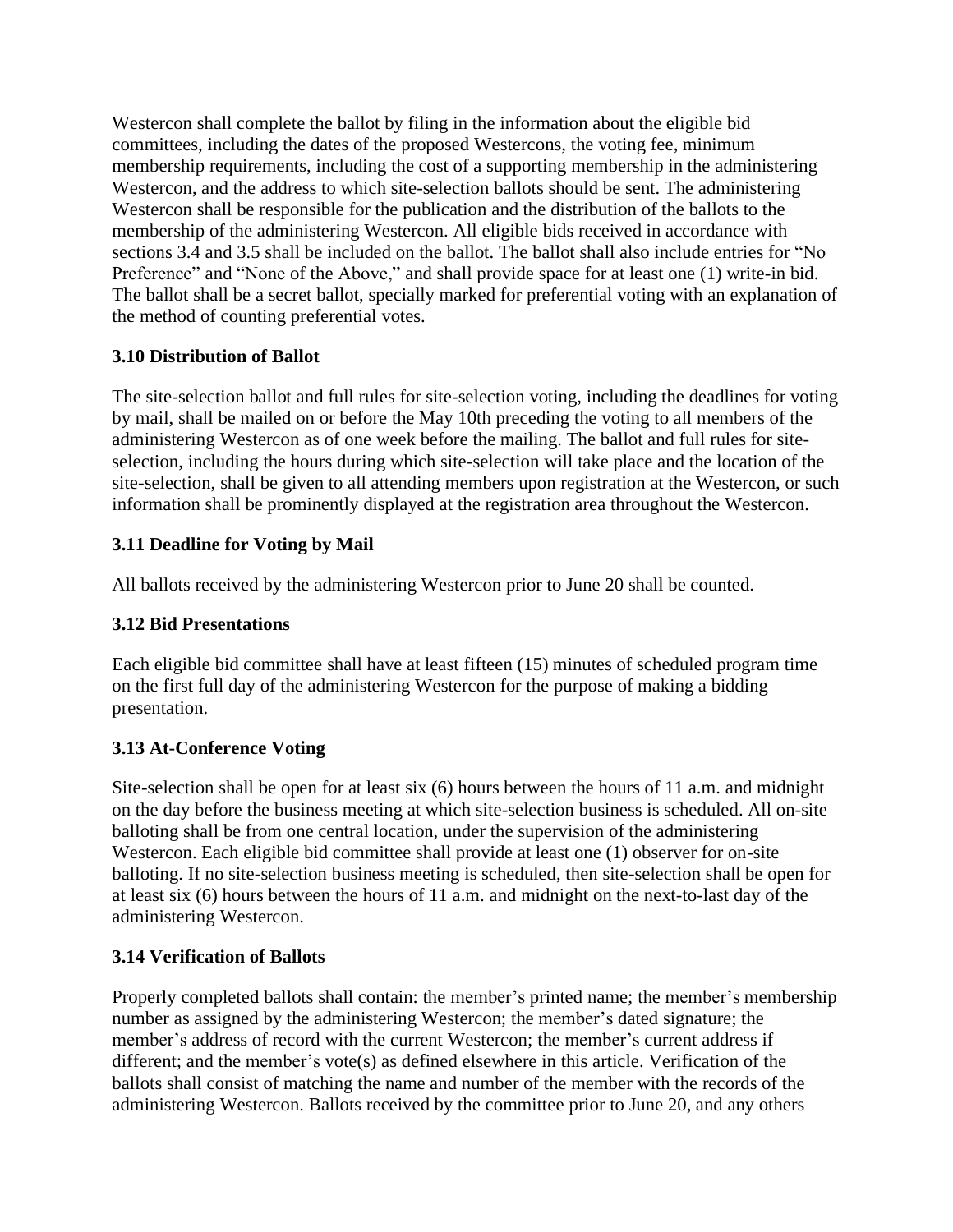received by mail which may be counted, shall be held by the administering Westercon until the opening of the Westercon, at which time they shall be verified by the administering Westercon and the bidders.

#### **3.15 Counting of Ballots**

The administering Westercon shall arrange for the counting of ballots, and each eligible bid committee shall be allowed to send at least two (2) observers to such ballot-counting. The count shall be by preferential ballot. The winner shall be that bid which gains a majority of those votes expressing preference for a bid. For the purpose of vote counting, "None of the Above" shall be treated as if it were a bid. "None of the Above" and votes for ineligible bids shall count toward the total number of votes cast. Blank ballots, illegal or illegible ballots, and votes for "No Preference" shall not count toward the total number of votes cast. All vote totals of final results and of all intermediate counts shall be made available at or before the closing ceremony.

#### <span id="page-6-0"></span>**3.16 Procedures When No Bid Wins or is Eligible**

Should no eligible bid gain the needed majority, or should there be no qualified bidding committee, or should "None of the Above" win, a three-fourths (3/4) majority of the siteselection business meeting of the administering Westercon may award the Westercon to any bid, or a simple majority of the meeting may decide that they are unable to decide. If the business meeting does not choose a site, the Board of Directors of the Los Angeles Science Fantasy Society, Inc. shall choose a site within six (6) weeks of the close of the administering Westercon. If "None of the Above" wins, none of the bids which were on the ballot may be selected. A site chosen under the provisions of this section shall not be restricted by any portion of this article except this section and section [3.1.](#page-3-0)

#### **3.17 Availability of Results**

The results of the balloting shall be reported to the site-selection business meeting of the administering Westercon, if one is held. A record of the results of the balloting, including all intermediate counts and distinguishing between the by-mail and at-con ballots, shall be published in the first or second progress report of the winning Westercon.

#### **3.18 Hand-Carried Ballots**

The administering Westercon shall accept hand-carried ballots, which are otherwise valid ballots delivered to the administering Westercon by someone other than the member who prepared the ballot.

# **4 Procedure for Amendment of These Bylaws**

#### **4.1 Method of Adoption**

Amendments to the Westercon Bylaws must be ratified by the majority vote of the business meetings in two consecutive years. Proposed amendments shall be read in full by the chairman of the business meeting immediately before being voted upon.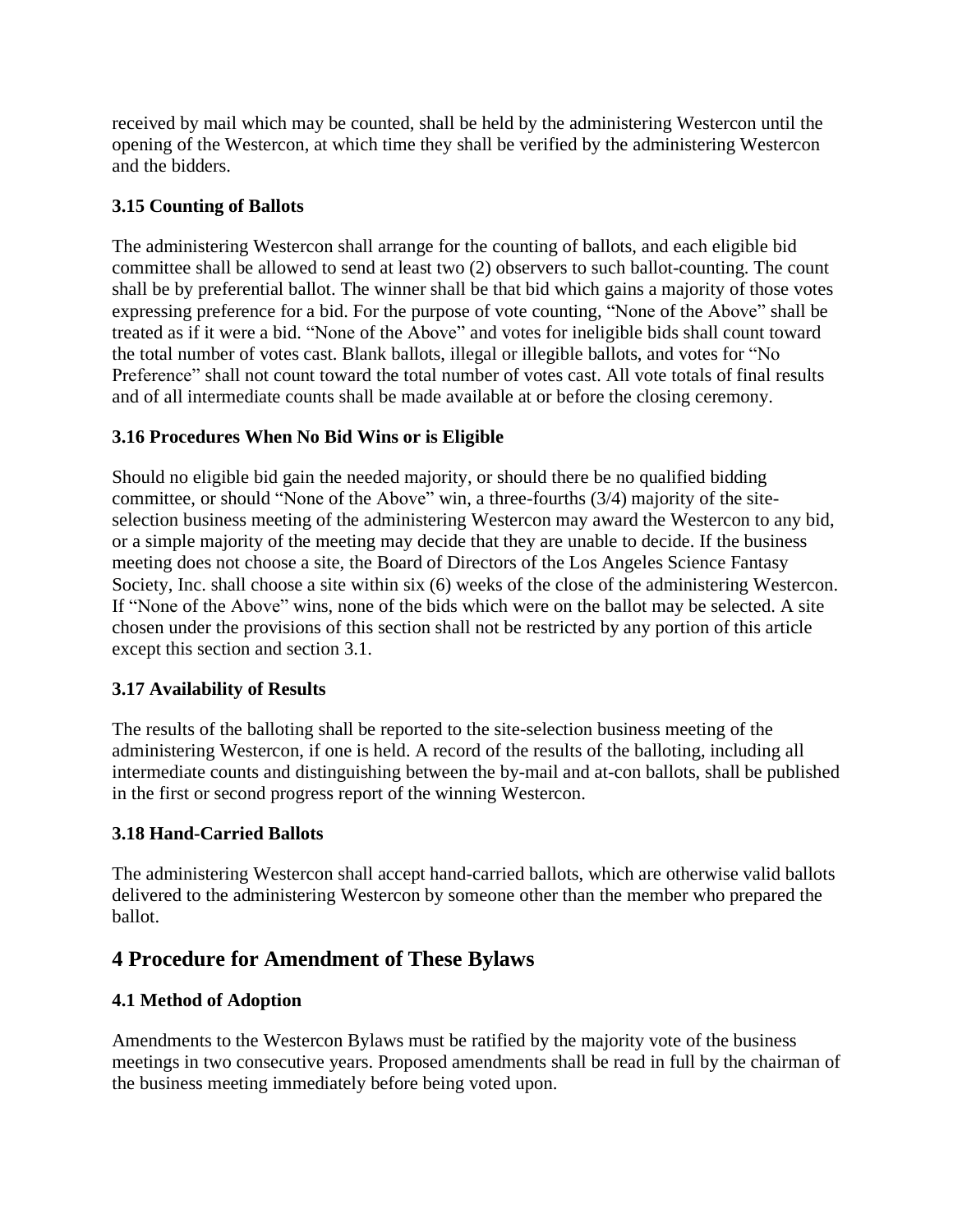#### **4.2 Primary and Secondary Ratification**

The secretary of the business meeting at which an amendment receives primary (first year) ratification shall submit an exact copy of the amendment to the following year's Westercon business meeting. The question of secondary (second year) ratification is debatable and is amendable only to the extent that such amendments do not increase the scope of the original bylaw amendment.

#### **4.3 Effective Date of Amendments**

Unless otherwise provided, amendments shall take effect at the close of the Westercon where they receive final ratification. Operating rules for already-selected Westercons shall not be changed by amendments to the bylaws. Rules regarding eligibility and voting procedures for siteselection are not considered to be operating rules.

#### **Standing Rules**

**1. Close Debate.** Before proceeding to take a vote on a motion for the Previous Question, the presiding officer shall ask for a show of hands of how many people still wish to speak to the pending motion. This rule does not allow debate on the motion for the Previous Question.